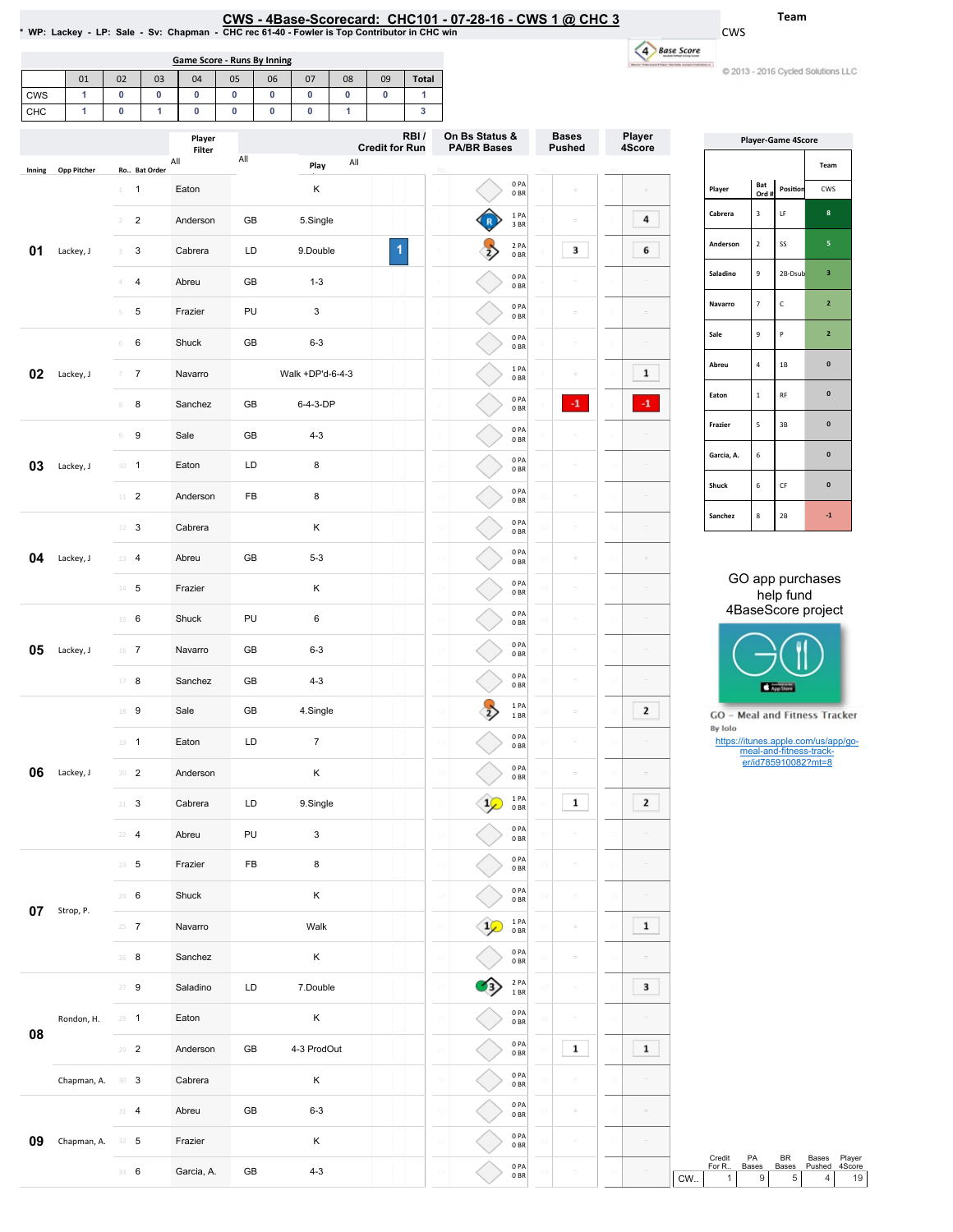|                       |                      | ' u ^ } Œr Zuv• C/vv]vP |                      |                                             |                         |                                                                             |                  |                |                                                                                           |                                        |                                                      |  |  |
|-----------------------|----------------------|-------------------------|----------------------|---------------------------------------------|-------------------------|-----------------------------------------------------------------------------|------------------|----------------|-------------------------------------------------------------------------------------------|----------------------------------------|------------------------------------------------------|--|--|
| ìí<br>8:6             | ìî                   | ìï<br>ìð                | ìñ<br>ìò             | ìó                                          | ìô<br>ìõ                | d}šo                                                                        |                  |                |                                                                                           |                                        |                                                      |  |  |
| $8 + 8$               |                      |                         |                      |                                             |                         |                                                                             |                  |                |                                                                                           |                                        |                                                      |  |  |
|                       |                      | Wo Ç Œ<br>&]oš Œ        |                      |                                             | $5\%$<br>& UHGLWIRU5 XQ | 2 Q%V 6 VDWXV<br>3\$ %5 %DVHV                                               | %DVHV<br>3 XVKHG | 30 NU<br>6FRUH |                                                                                           | WoÇŒ u ð^}Œ                            |                                                      |  |  |
| /vv]vP K‰W)\$Z0E      | Z}XX ŠKOE C          | $\pmb{\circledcirc}$    | $\pmb{\circledcirc}$ | WoÇ                                         | $\pmb{\circledcirc}$    |                                                                             |                  |                |                                                                                           |                                        | d u                                                  |  |  |
|                       | í.                   | (DARQ                   |                      | $\mathbf{r}$ .                              |                         | $\begin{array}{c} \text{i} \ \text{W} \\ \text{i} \ \ \text{Z} \end{array}$ |                  |                | Wo Ç Œ                                                                                    | š<br>KŒ<br>۷ <b>y•</b> ]Ÿ}             | $t^{\Lambda}$                                        |  |  |
|                       | î                    | \$ QGHURQ               | $*$ %                | $61QJ$ $\Theta$                             |                         | í W<br>$i$ Z                                                                |                  |                | ŒŒ                                                                                        | $\ddot{\rm I}$<br>$\mathcal{S}_\kappa$ | ô                                                    |  |  |
| $>$   $Q$ J           | $\top$               | & DEUHLD                | $\prime$ .           | ' RXE®                                      |                         | îW<br>$i$ Z                                                                 |                  |                | $v$ $\circledast$ $v$                                                                     | $\mathsf{M}$<br>î                      | ñ                                                    |  |  |
|                       | ð                    | \$EUHX                  | $*$ %                |                                             |                         | i W<br>$i \, z$                                                             |                  |                | $^{\wedge}$ 0 $]v\}$                                                                      | õ<br>$\hat{I}$ $\uparrow$ $\uparrow$   | $\Gamma$                                             |  |  |
|                       | ñ                    | ) UDJ IHU               | 38                   |                                             |                         | i W<br>$i$ Z                                                                |                  |                | EÀOE                                                                                      | ó                                      | î                                                    |  |  |
|                       | ò                    | 6KXFN                   | $*$ %                |                                             |                         | i W<br>$i$ Z                                                                |                  |                | $^{\wedge}$ 0                                                                             | $\tilde{\mathbf{o}}$<br>${\sf W}$      | $\hat{I}$                                            |  |  |
| $>$   $Q$ J           | ó                    | 1 DYDUR                 |                      | : DON '3G                                   |                         | í W<br>ì Z                                                                  |                  |                | Œμ                                                                                        | ð<br>$\mathbf{i}$                      | ì                                                    |  |  |
|                       | ô                    | 6DQFKH                  | $*$ %                | $^{\prime}$ 3                               |                         | i W<br>$i$ Z                                                                |                  |                | š} v                                                                                      | $\mathbf{r}$<br>Z&                     | ì                                                    |  |  |
|                       | $\tilde{\mathrm{o}}$ | 6DOH                    | $*$ %                |                                             |                         | i W<br>$i \, z$                                                             |                  |                | &OB]OE                                                                                    | $\tilde{\mathsf{n}}$<br>$\ddot{\rm I}$ | ì                                                    |  |  |
| $>$   $Q$ J           | $\Box$               | (DARQ                   | $\prime$ .           |                                             |                         | i W<br>$i$ Z                                                                |                  |                | $\overline{G}$ $\overline{G}$ $\overline{G}$ $\overline{G}$ $\overline{G}$ $\overline{G}$ | ò                                      | ì                                                    |  |  |
|                       | íí.                  | \$QGHURQ                | ) %                  |                                             |                         | i W<br>$i \, z$                                                             |                  |                | $\lambda Z\mu$                                                                            | ò<br>&                                 | ì                                                    |  |  |
|                       | íî                   | & DEUHLD                |                      | $\blacksquare$                              |                         | i W<br>$i$ Z                                                                |                  |                | ^ v Z Ì                                                                                   | ô<br>$\hat{I}$                         | rí                                                   |  |  |
| $>$   $\alpha$        | íï                   | \$EUHX                  | $*$ %                |                                             |                         | i W<br>$i$ Z                                                                |                  |                |                                                                                           |                                        |                                                      |  |  |
|                       | íð                   | $)$ UDJ IHU             |                      | ¥.                                          |                         | i W<br>ì Z                                                                  |                  |                | * 2 DSS SXUFKDVHV<br>KHOS IXOG                                                            |                                        |                                                      |  |  |
|                       | íñ                   | 6KXFN                   | 38                   |                                             |                         | i W<br>$i$ Z                                                                |                  |                | <b>YDVH6 FRUH SURWIFW</b>                                                                 |                                        |                                                      |  |  |
| $>$   $Q$ J           | íò                   | 1 DYDUR                 | $*$ %                |                                             |                         | i W<br>$i$ Z                                                                |                  |                |                                                                                           |                                        |                                                      |  |  |
|                       | íó                   | 6DQFKH                  | $*$ %                |                                             |                         | ìW<br>$i$ Z                                                                 |                  |                |                                                                                           |                                        |                                                      |  |  |
|                       | íô                   | 6DOH                    | $*$ %                | $61QJ$ $\Theta$                             |                         | í W<br>$i$ Z                                                                |                  |                |                                                                                           |                                        |                                                      |  |  |
|                       | íõ                   | $($ DMQ                 | $\mathcal{F}^*$      |                                             |                         | i W<br>i Z                                                                  |                  |                |                                                                                           |                                        | KWOSV LWACH VDSSORFRP XVDSSJR<br>PHDCOGG LLWAH VWDFN |  |  |
| $>$ 1 $\alpha$        | $-11$                | \$ QGHURQ               |                      | $\sim$                                      |                         | i W<br>$i$ Z                                                                |                  |                |                                                                                           | HUB                                    | "PW                                                  |  |  |
|                       | îí                   | & DEUHUD                | $\prime$ .           | $61QJ$ OH                                   |                         | i W<br>ì Z                                                                  |                  |                |                                                                                           |                                        |                                                      |  |  |
|                       | îî                   | \$EUHX                  | 38                   |                                             |                         | i W<br>$i$ Z                                                                |                  |                |                                                                                           |                                        |                                                      |  |  |
|                       | $\mathbf{11}$        | ) UD] LHU               | ) %                  |                                             |                         | i W<br>$i$ Z                                                                |                  |                |                                                                                           |                                        |                                                      |  |  |
|                       | îŏ                   | 6KXFN                   |                      | $\sim$                                      |                         | ì W<br>$i$ Z                                                                |                  |                |                                                                                           |                                        |                                                      |  |  |
| ^šQP%WX               | îñ                   | 1 DYDUR                 |                      | $:$ DON                                     |                         | i W<br>$i$ Z                                                                |                  |                |                                                                                           |                                        |                                                      |  |  |
|                       | îò                   | 6DQFKH                  |                      | $\sim 100$                                  |                         | i W<br>ì Z                                                                  |                  |                |                                                                                           |                                        |                                                      |  |  |
|                       | îó                   | 6DDDGLQR                | $\prime$ .           | ' RXE®                                      |                         | îW<br>$i$ $z$                                                               |                  |                |                                                                                           |                                        |                                                      |  |  |
| Z y } v U X i ô       |                      | (DARQ                   |                      | $\mathbf{r} = \mathbf{r} \times \mathbf{r}$ |                         | i W<br>ì Z                                                                  |                  |                |                                                                                           |                                        |                                                      |  |  |
| $\hat{I}$ $\tilde{O}$ |                      | \$QGHURQ                | $*$ %                | 3 URG2 XW                                   |                         | i W<br>$i$ Z                                                                |                  |                |                                                                                           |                                        |                                                      |  |  |
| Z‰ vUX ii             |                      | & DEUHUD                |                      | $\sim$                                      |                         | ì W<br>$i$ Z                                                                |                  |                |                                                                                           |                                        |                                                      |  |  |
|                       | $-11$                | \$EUHX                  | $*$ %                |                                             |                         | i W<br>$i$ Z                                                                |                  |                |                                                                                           |                                        |                                                      |  |  |
| Z ‰ vU X              |                      | ) UD] LHU               |                      | $\sim$                                      |                         | i W<br>$i$ Z                                                                |                  |                |                                                                                           |                                        |                                                      |  |  |
|                       | $-11$                | $^\star$ DUFID $\$$     | $*$ %                |                                             |                         | ì W<br>$i$ Z                                                                |                  |                | &UHGLW 3\$<br>) RU5<br>&:                                                                 | %5<br>%DVHV<br>%DVHV                   | %DMHV 30MHU<br>3XWHG 6FRUH                           |  |  |
|                       |                      |                         |                      |                                             |                         |                                                                             |                  |                |                                                                                           |                                        |                                                      |  |  |

: 3 / DFNH / 3 6DDH 6Y & KDSPDQ  $\frac{8:6}{8+8.0 \text{J}}$  / DZOBULY 7RS & ROMEX/MRULQ & + & ZLQ

 $\begin{array}{c|c}\n\hline\n\end{array}$  t ^ d u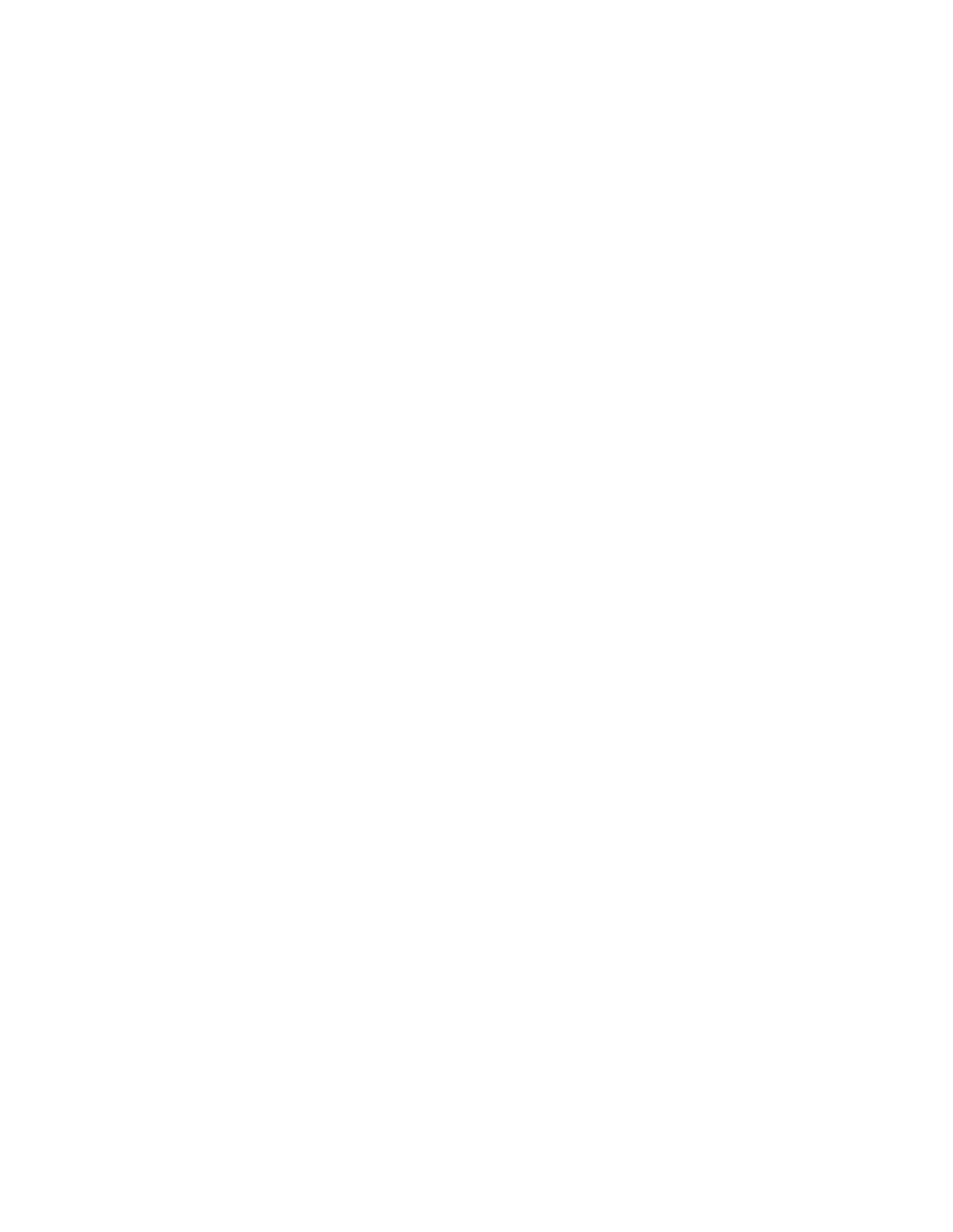## CWS-4Base-Scorecard:CHC101-07-28-16-CWS1@ CHC3 \*WP:Lackey-LP:Sale-Sv:Chapman-CHCrec61-40-FowlerisTopContributorinCHCwin



|              | CWS - 4BaseScore - Player 4Score by Batting Order<br>CHC101 - 07-28-16 - CWS 1 @ CHC 3<br>WP: Lackey - LP: Sale - Sv: Chapman - CHC rec 61-40 - Fowler is Top Contributor in CHC win |             |              |                |   |                |                  |           |                |      |                |  |  |  |
|--------------|--------------------------------------------------------------------------------------------------------------------------------------------------------------------------------------|-------------|--------------|----------------|---|----------------|------------------|-----------|----------------|------|----------------|--|--|--|
|              |                                                                                                                                                                                      |             |              |                |   |                | <b>Bat Order</b> |           |                |      |                |  |  |  |
| Player       | Team                                                                                                                                                                                 | Position    | $\mathbf{1}$ | $\overline{2}$ | 3 | $\overline{4}$ | 5                | 6         | $\overline{7}$ | 8    | 9              |  |  |  |
| Cabrera      | <b>CWS</b>                                                                                                                                                                           | LF          |              |                | 8 |                |                  |           |                |      |                |  |  |  |
| Anderson     | <b>CWS</b>                                                                                                                                                                           | SS          |              | 5 <sup>5</sup> |   |                |                  |           |                |      |                |  |  |  |
| Saladino     | <b>CWS</b>                                                                                                                                                                           | 2B-Dsub     |              |                |   |                |                  |           |                |      | $\mathbf{3}$   |  |  |  |
| Navarro      | <b>CWS</b>                                                                                                                                                                           | $\mathsf C$ |              |                |   |                |                  |           | $\overline{2}$ |      |                |  |  |  |
| Sale         | <b>CWS</b>                                                                                                                                                                           | P           |              |                |   |                |                  |           |                |      | $\overline{2}$ |  |  |  |
| Abreu        | CWS                                                                                                                                                                                  | 1B          |              |                |   | $\pmb{0}$      |                  |           |                |      |                |  |  |  |
| Eaton        | <b>CWS</b>                                                                                                                                                                           | <b>RF</b>   | $\mathbf{0}$ |                |   |                |                  |           |                |      |                |  |  |  |
| Frazier      | <b>CWS</b>                                                                                                                                                                           | 3B          |              |                |   |                | $\mathbf{0}$     |           |                |      |                |  |  |  |
| Garcia, A.   | <b>CWS</b>                                                                                                                                                                           |             |              |                |   |                |                  | $\pmb{0}$ |                |      |                |  |  |  |
| <b>Shuck</b> | <b>CWS</b>                                                                                                                                                                           | <b>CF</b>   |              |                |   |                |                  | $\bf{0}$  |                |      |                |  |  |  |
| Sanchez      | <b>CWS</b>                                                                                                                                                                           | 2B          |              |                |   |                |                  |           |                | $-1$ |                |  |  |  |

Scorecard Sponsored By



**GO** - Meal and Fitness Tracker By Iolo

https://itunes.apple.com/us/app/go-meal-and-fitness-track-er/id785910082?mt=8

# CWS - 4Score Box - Player Totals<br>CHC101 - 07-28-16 - CHC101<br>WP: Lackey - LP: Sale - Sv: Chapman - CHC rec 61-40 - Fowler is Top Contributor in CHC win

| Player        | Team Position | Bat<br>Ord #   | Credit For Run | PA Bases     | <b>BR</b> Bases | <b>Bases Pushed</b> | Player 4Score  | Appearances    | Productivity<br>Rate |
|---------------|---------------|----------------|----------------|--------------|-----------------|---------------------|----------------|----------------|----------------------|
| Cabrera       | CWS LF        | 3              | $\mathbf{1}$   | 3            | $\mathsf 0$     | $\overline{4}$      | 8              | $\overline{4}$ | 2.000                |
| Anderson      | CWS SS        | $\overline{2}$ | $\mathbf 0$    | $\mathbf{1}$ | 3               | $\mathbf{1}$        | 5              | $\sqrt{4}$     | 1.250                |
| Saladino      | CWS 2B-Dsub   | 9              | $\pmb{0}$      | 2            | $\mathbf{1}$    | $\pmb{0}$           | 3              | $\mathbf{1}$   | 3.000                |
| Navarro       | CWS C         | $\overline{7}$ | 0              | 2            | $\mathsf 0$     | $\pmb{0}$           | $\overline{2}$ | 3              | 0.667                |
| Sale          | CWS P         | 9              | 0              | $\mathbf{1}$ | $\mathbf{1}$    | $\pmb{0}$           | $\overline{2}$ | $\overline{2}$ | 1.000                |
| Abreu         | CWS 1B        | $\overline{4}$ | 0              | 0            | 0               | $\pmb{0}$           | $\mathbf 0$    | 4              | 0.000                |
| Eaton         | CWS RF        | $\mathbf{1}$   | 0              | 0            | 0               | $\pmb{0}$           | $\pmb{0}$      | $\overline{4}$ | 0.000                |
| Frazier       | CWS 3B        | $\sqrt{5}$     | 0              | $\pmb{0}$    | $\pmb{0}$       | $\pmb{0}$           | $\pmb{0}$      | $\sqrt{4}$     | 0.000                |
| Garcia, A.    | CWS           | 6              | 0              | 0            | $\pmb{0}$       | $\pmb{0}$           | $\pmb{0}$      | $\mathbf{1}$   | 0.000                |
| Shuck         | CWS CF        | $\,6$          | 0              | $\pmb{0}$    | $\pmb{0}$       | $\pmb{0}$           | $\pmb{0}$      | 3              | 0.000                |
| Sanchez       | CWS 2B        | 8              | 0              | $\pmb{0}$    | 0               | $-1$                | $-1$           | 3              | $-0.333$             |
| <b>Totals</b> |               |                | $\mathbf{1}$   | 9            | 5               | $\overline{4}$      | 19             | 33             | 0.576                |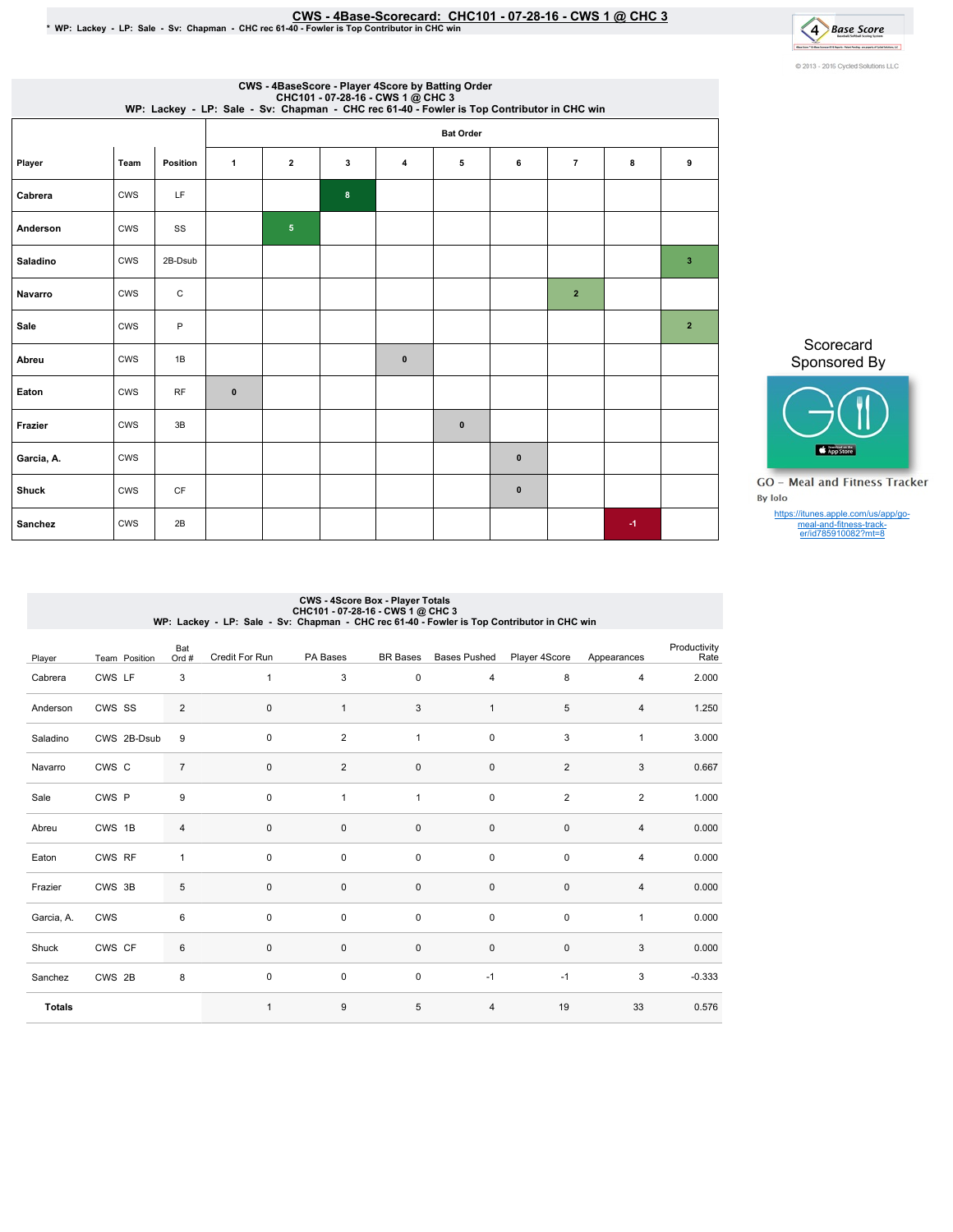## CHC-4Base-Scorecard:CHC101-07-28-16-CWS1@ CHC3 \*WP:Lackey-LP:Sale-Sv:Chapman-CHCrec61-40-FowlerisTopContributorinCHCwin



|                | CHC - 4BaseScore - Player 4Score by Batting Order<br>CHC101 - 07-28-16 - CWS 1 @ CHC 3<br>WP: Lackey - LP: Sale - Sv: Chapman - CHC rec 61-40 - Fowler is Top Contributor in CHC win |                 |              |                  |                         |                     |      |                  |                |              |           |  |  |  |
|----------------|--------------------------------------------------------------------------------------------------------------------------------------------------------------------------------------|-----------------|--------------|------------------|-------------------------|---------------------|------|------------------|----------------|--------------|-----------|--|--|--|
|                |                                                                                                                                                                                      |                 |              | <b>Bat Order</b> |                         |                     |      |                  |                |              |           |  |  |  |
| Player         | Team                                                                                                                                                                                 | <b>Position</b> | $\mathbf{1}$ | $\overline{2}$   | 3                       | $\overline{\bf{4}}$ | 5    | 6                | $\overline{7}$ | 8            | 9         |  |  |  |
| Fowler         | CHC                                                                                                                                                                                  | <b>CF</b>       | 11           |                  |                         |                     |      |                  |                |              |           |  |  |  |
| <b>Bryant</b>  | CHC                                                                                                                                                                                  | 3B              |              | 10               |                         |                     |      |                  |                |              |           |  |  |  |
| Zobrist        | CHC                                                                                                                                                                                  | RF-LF           |              |                  |                         | 10 <sup>°</sup>     |      |                  |                |              |           |  |  |  |
| <b>Russell</b> | CHC                                                                                                                                                                                  | SS              |              |                  |                         |                     |      | $\boldsymbol{4}$ |                |              |           |  |  |  |
| Rizzo          | CHC                                                                                                                                                                                  | 1B              |              |                  | $\overline{\mathbf{3}}$ |                     |      |                  |                |              |           |  |  |  |
| Baez           | CHC                                                                                                                                                                                  | 2B              |              |                  |                         |                     |      |                  | $\mathbf{2}$   |              |           |  |  |  |
| <b>Szczur</b>  | CHC                                                                                                                                                                                  | LF              |              |                  |                         |                     |      |                  |                | $\mathbf{1}$ |           |  |  |  |
| La Stella      | CHC                                                                                                                                                                                  | PH              |              |                  |                         |                     |      |                  |                | $\pmb{0}$    |           |  |  |  |
| Lackey         | CHC                                                                                                                                                                                  | P               |              |                  |                         |                     |      |                  |                |              | 0         |  |  |  |
| <b>Ross</b>    | CHC                                                                                                                                                                                  | PH              |              |                  |                         |                     |      |                  |                |              | $\pmb{0}$ |  |  |  |
| Contreras      | CHC                                                                                                                                                                                  | $\mathsf C$     |              |                  |                         |                     | $-1$ |                  |                |              |           |  |  |  |

# CHC - 4Score Box - Player Totals<br>CHC101 - 07-28-16 - CHC101<br>WP: Lackey - LP: Sale - Sv: Chapman - CHC rec 61-40 - Fowler is Top Contributor in CHC win

| Player        | Team Position | Bat<br>Ord #     | Credit For Run | PA Bases     | <b>BR</b> Bases | <b>Bases Pushed</b> | Player 4Score  | Appearances    | Productivity<br>Rate |
|---------------|---------------|------------------|----------------|--------------|-----------------|---------------------|----------------|----------------|----------------------|
| Fowler        | CHC CF        | $\mathbf{1}$     | $\mathbf 0$    | 3            | 8               | $\pmb{0}$           | 11             | $\overline{4}$ | 2.750                |
| Bryant        | CHC 3B        | $\overline{2}$   | $\mathbf{1}$   | 3            | $\overline{2}$  | $\overline{4}$      | 10             | $\overline{4}$ | 2.500                |
| Zobrist       | CHC RF-LF     | $\overline{4}$   | $\mathbf{1}$   | 4            | $\mathbf{1}$    | $\overline{4}$      | 10             | 4              | 2.500                |
| Russell       | CHC SS        | $\,6\,$          | $\mathbf{1}$   | 2            | $\pmb{0}$       | $\mathbf{1}$        | 4              | $\overline{4}$ | 1.000                |
| Rizzo         | CHC 1B        | $\sqrt{3}$       | $\mathbf 0$    | 1            | 0               | $\overline{2}$      | 3              | 4              | 0.750                |
| Baez          | CHC 2B        | $\overline{7}$   | 0              | 2            | $\mathsf 0$     | $\pmb{0}$           | $\overline{2}$ | $\overline{4}$ | 0.500                |
| Szczur        | CHC LF        | 8                | 0              | $\mathbf{1}$ | $\pmb{0}$       | $\pmb{0}$           | $\mathbf{1}$   | 3              | 0.333                |
| La Stella     | CHC PH        | $\bf 8$          | 0              | $\pmb{0}$    | 0               | $\pmb{0}$           | $\pmb{0}$      | $\mathbf{1}$   | 0.000                |
| Lackey        | CHC P         | $\boldsymbol{9}$ | 0              | 0            | $\pmb{0}$       | $\pmb{0}$           | $\pmb{0}$      | $\overline{2}$ | 0.000                |
| Ross          | CHC PH        | $\boldsymbol{9}$ | 0              | $\pmb{0}$    | $\pmb{0}$       | $\pmb{0}$           | $\pmb{0}$      | $\mathbf{1}$   | 0.000                |
| Contreras     | CHC C         | $\sqrt{5}$       | 0              | $\pmb{0}$    | $\pmb{0}$       | $-1$                | $-1$           | $\overline{4}$ | $-0.250$             |
| <b>Totals</b> |               |                  | 3              | 16           | 11              | 10                  | 40             | 35             | 1.143                |

Scorecard Sponsored By



**GO** - Meal and Fitness Tracker By Iolo

https://itunes.apple.com/us/app/go-meal-and-fitness-track-er/id785910082?mt=8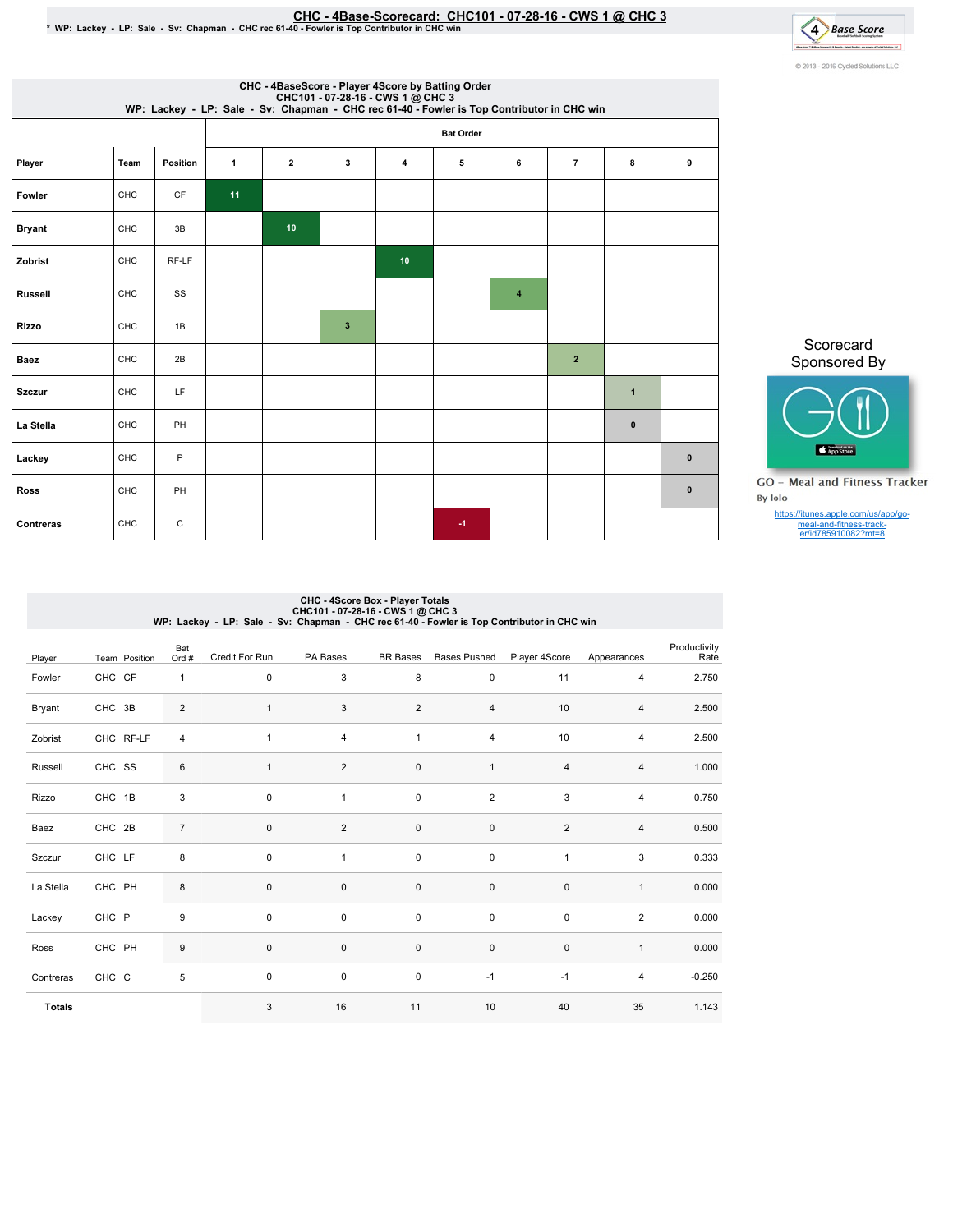#### Bat Order | Player | Inning | PlayText | LOBStatus Credit For Run PA Bases BR Bases Bases Pushed Player 4Score 1 Eaton 01 K 03 8 06 7 08 K **Player Totals** 2 Anderson 01 | 5.Single 03 8 06 K 08 | 4-3 ProdOut **Player Totals** 3 Cabrera 01 9.Double Left on 2nd 04 K 06 | 9.Single | Left on 1st 08 K **Player Totals** 4 Abreu 01 1-3 04 5-3 06 3 09 6-3 **Player Totals** 5 Frazier 01 3 04 K 07 8 09 K **Player Totals** 6 Shuck 02 6-3 05 6 07 K **Player Totals** Garcia,A. 09 4-3 **Player Totals** 7 Navarro 02 Walk +DP'd-6-4-3 05 6-3 07 | Walk Left on 1st **Player Totals** 8 Sanchez 02 6-4-3-DP 05 4-3 07 K **Player Totals** 9 Sale 03 4-3 06 | 4.Single | Left on 2nd **Player Totals** Saladino 08 | 7.Double | Left on 3rd **Player Totals Grand Total** 0 0 0 0 0 0 0 0 0 0 0 0 0 0 0 0 0 0 0 0 0 0 0 0  $\overline{0}$   $\overline{0}$   $\overline{0}$   $\overline{0}$   $\overline{0}$   $\overline{0}$   $\overline{0}$ 0 1 3 0 4 0 0 0 0 0 0 0 0 0 0 0 0  $0 \qquad 0 \qquad 0 \qquad 1 \qquad 1$  $\boxed{0}$  1  $\boxed{3}$  1  $\boxed{1}$ 1 2 0 3 6 0 0 0 0 0 0 0 1 0 1 2 0 0 0 0 0 0 1 3 0 4 8 0 0 0 0 0 0 0 0 0 0 0 0 0 0 0 0 0 0 0 0 0 0 0 0  $\overline{0}$   $\overline{0}$   $\overline{0}$   $\overline{0}$   $\overline{0}$   $\overline{0}$   $\overline{0}$ 0 0 0 0 0 0 0 0 0 0 0 0 0 0 0 0 0 0 0 0 0 0 0 0  $\begin{array}{c|c|c|c|c|c} \hline \Omega & \Omega & \Omega & \Omega \end{array} \hspace{1.5cm} \begin{array}{c|c|c} \hline \Omega & \Omega & \Omega \end{array} \hspace{1.5cm} \begin{array}{c|c|c} \hline \Omega & \Omega & \Omega \end{array} \end{array}$ 0 0 0 0 0 0 0 0 0 0 0 0 0 0 0 0 0 0  $\overline{0}$   $\overline{0}$   $\overline{0}$   $\overline{0}$   $\overline{0}$   $\overline{0}$   $\overline{0}$ 0 0 0 0 0 0 0 0 0 0 0 0 0 1 0 1 0 0 0 0 0 0 0 0 0 1 0 2 0 0 2 0 0 -1 -1 0 0 0 0 0 0 0 0 0 0 0 0  $\boxed{0}$   $\boxed{0}$   $\boxed{1}$   $\boxed{-1}$ 0 0 0 0 0 0 0 1 1 0 2 0 1 1 0 2 0 2 1 0 3 0 2 1 0 3  $\frac{1}{1}$  9 5 4 19 Detail by Bat Order/Player

### <u>CWS - 4Base-Scorecard: CHC101 - 07-28-16 - CWS 1 @ CHC 3</u>

\*WP:Lackey-LP:Sale-Sv:Chapman-CHCrec61-40-FowlerisTopContributorinCHCwin